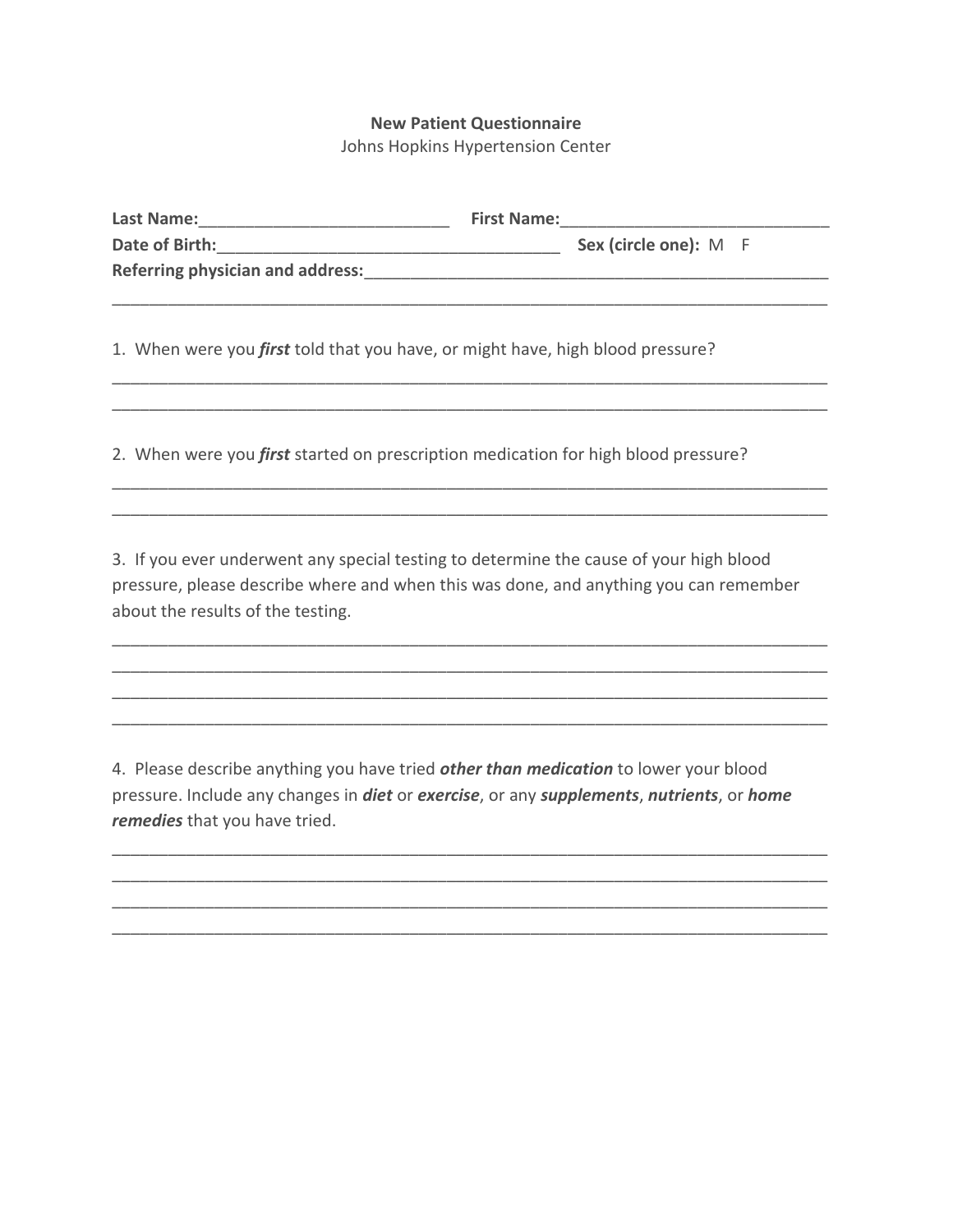- 5. Do you check your blood pressure outside of the doctor's office? □ yes □ no
- 6. If yes, where do you check it?  $\Box$  at home  $\Box$  at work  $\Box$  in a store
- 7. If at home, what brand of blood pressure monitor do you use?

8. Please list *all* of the prescription medications that you have *ever* taken *for high blood pressure*, and describe any side effects that you can recall from these medications:

\_\_\_\_\_\_\_\_\_\_\_\_\_\_\_\_\_\_\_\_\_\_\_\_\_\_\_\_\_\_\_\_\_\_\_\_\_\_\_\_\_\_\_\_\_\_\_\_\_\_\_\_\_\_\_\_\_\_\_\_\_\_\_\_\_\_\_\_\_\_\_\_\_\_\_\_\_ \_\_\_\_\_\_\_\_\_\_\_\_\_\_\_\_\_\_\_\_\_\_\_\_\_\_\_\_\_\_\_\_\_\_\_\_\_\_\_\_\_\_\_\_\_\_\_\_\_\_\_\_\_\_\_\_\_\_\_\_\_\_\_\_\_\_\_\_\_\_\_\_\_\_\_\_\_

| Name of BP medication | When taken | Side effects (if any) |
|-----------------------|------------|-----------------------|
|                       |            |                       |
|                       |            |                       |
|                       |            |                       |
|                       |            |                       |
|                       |            |                       |
|                       |            |                       |
|                       |            |                       |
|                       |            |                       |
|                       |            |                       |
|                       |            |                       |
|                       |            |                       |
|                       |            |                       |
|                       |            |                       |
|                       |            |                       |
|                       |            |                       |
|                       |            |                       |
|                       |            |                       |
|                       |            |                       |
|                       |            |                       |
|                       |            |                       |
|                       |            |                       |
|                       |            |                       |
|                       |            |                       |
|                       |            |                       |